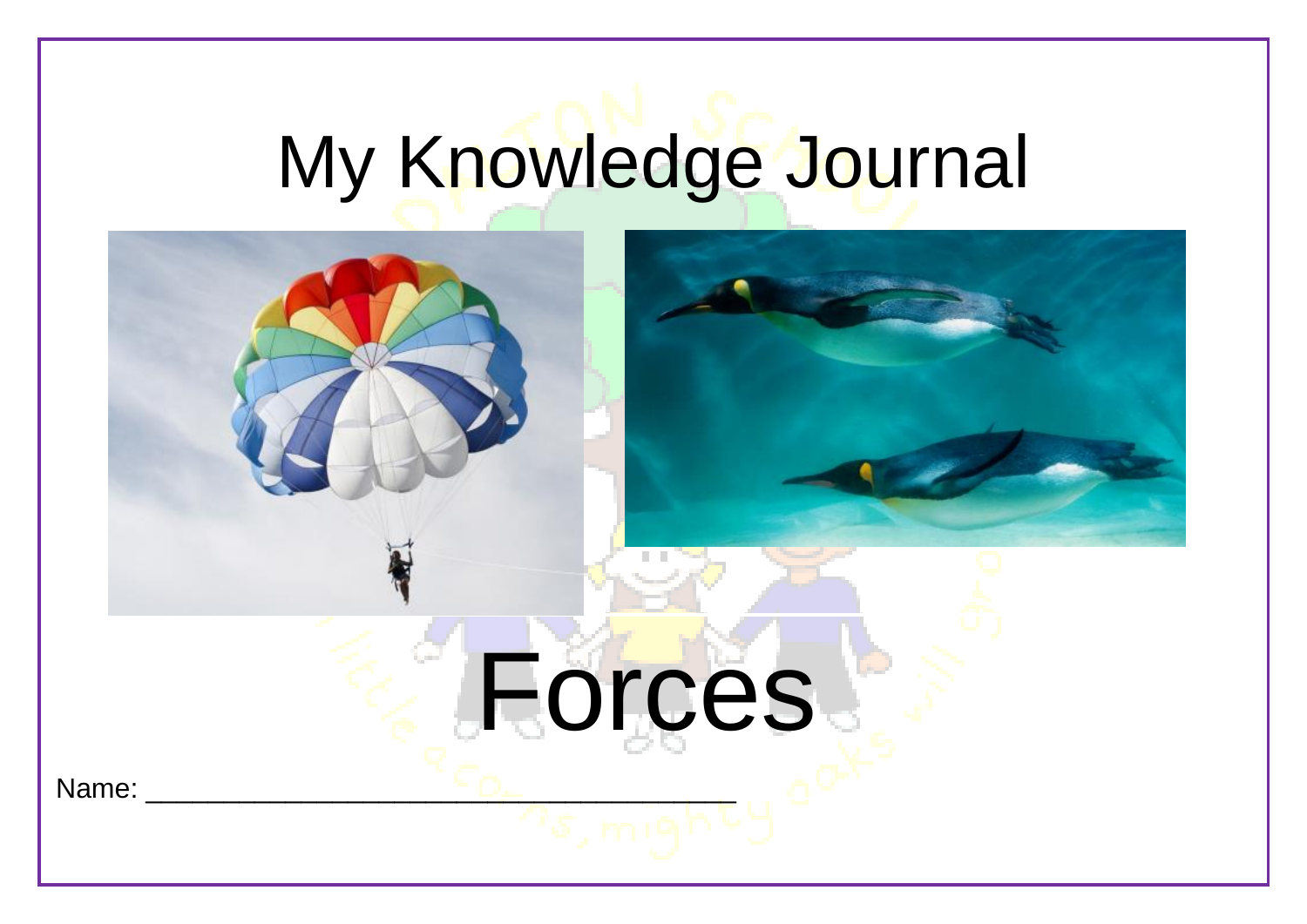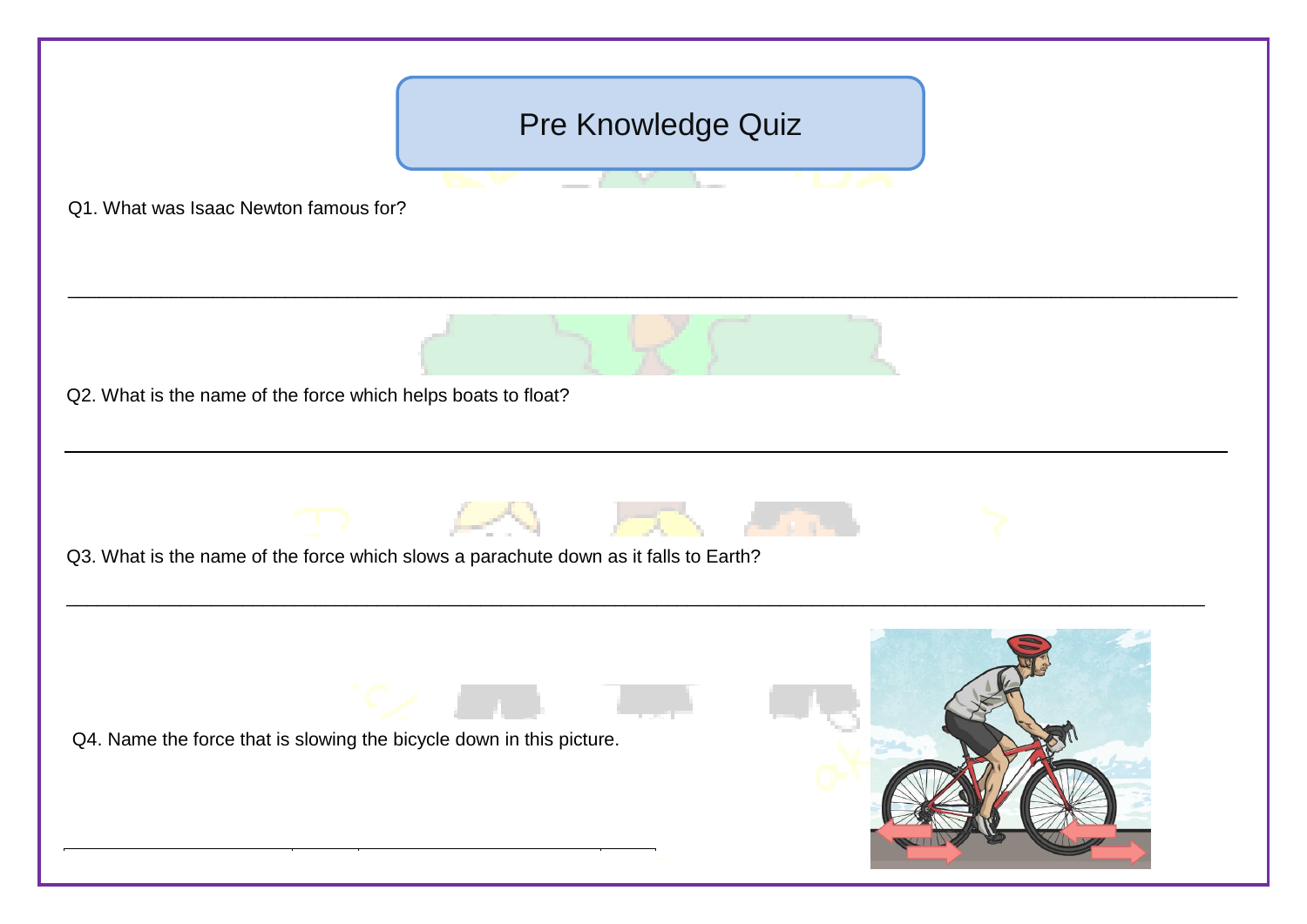## Forces Knowledge Organiser

## what should I all caught Now: What should I already know?

- Pushes and pulls are forces, and magnets use these forces.
- How things move on different surfaces



| <b>Key Vocabulary</b>            |                                                                                                                                                            |
|----------------------------------|------------------------------------------------------------------------------------------------------------------------------------------------------------|
| forces                           | Pushes or pulls                                                                                                                                            |
| gravity                          | A pulling force exerted by the Earth (or anything else which<br>has mass)                                                                                  |
| Earth's<br>gravitational<br>pull | The pull that Earth exerts on an object, pulling it towards<br><b>Earth's centre. It is the Earth's gravitational pull which keeps</b><br>us on the ground |
| weight                           | The measure of the force of gravity on an object                                                                                                           |
| mass                             | The measure of how much matter (or 'stuff') is inside an<br>object                                                                                         |
| air<br>resistance                | A type of friction between the air and another material                                                                                                    |
| water<br>resistance              | A force that tries to slow things down that are moving through<br>water.                                                                                   |
| friction                         | The resistance of motion when one object rubs against<br>another                                                                                           |
| buoyancy                         | The ability of objects to float in water or air                                                                                                            |
| momentum                         | The measurement of an object of mass in motion (speed)                                                                                                     |
| streamlined                      | When an object is shaped to minimise the effects of air and<br>water resistance                                                                            |
| mechanism                        | Parts which work together in a machine e.g. gears, pulleys,<br>levers                                                                                      |
|                                  |                                                                                                                                                            |

The Moon has a smaller mass than Earth so the gravitational pull on the Moon is smaller than it is on Earth.



Jupiter has a greater mass than Earth so the gravitational pull on Jupiter is stronger than on Earth.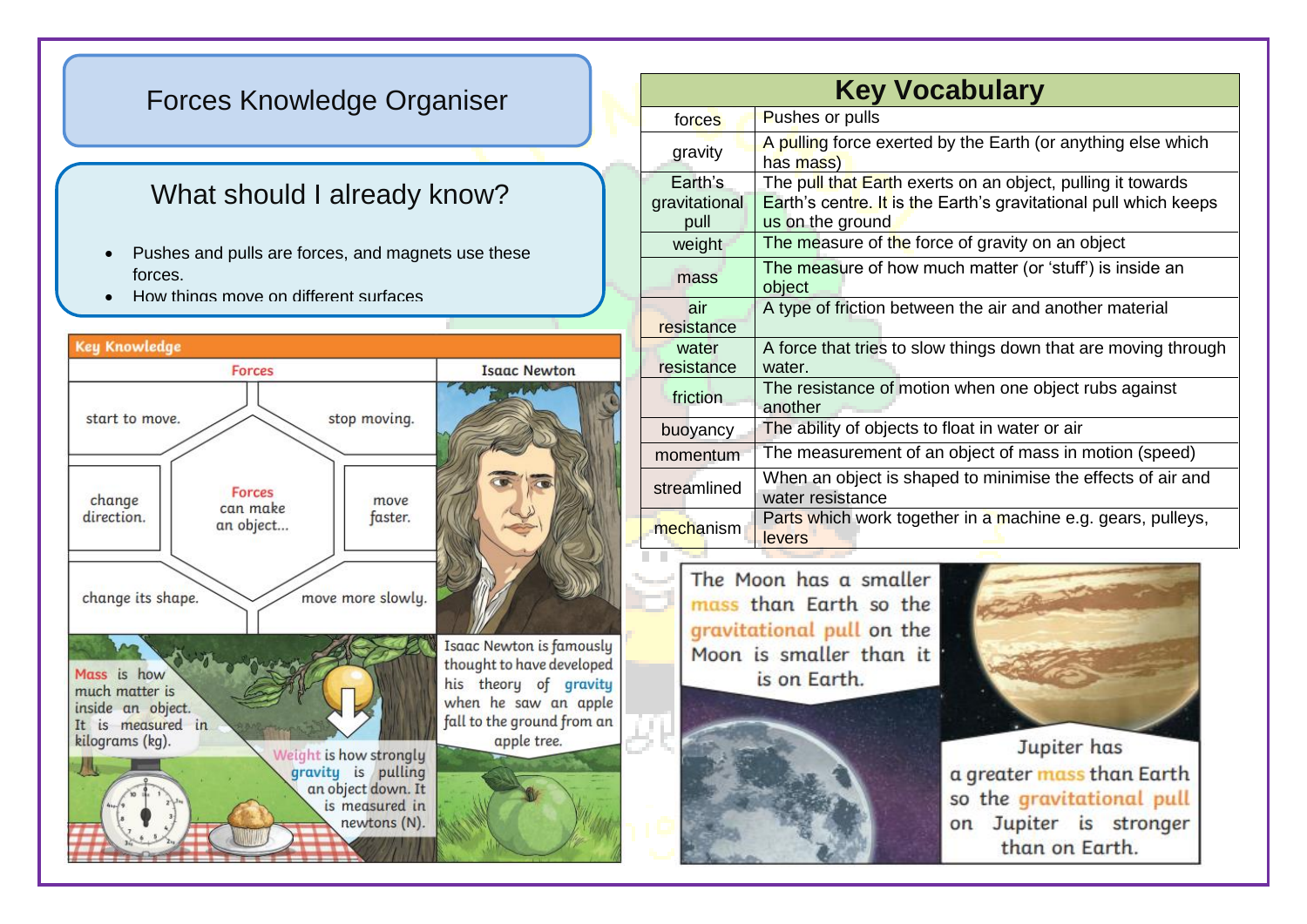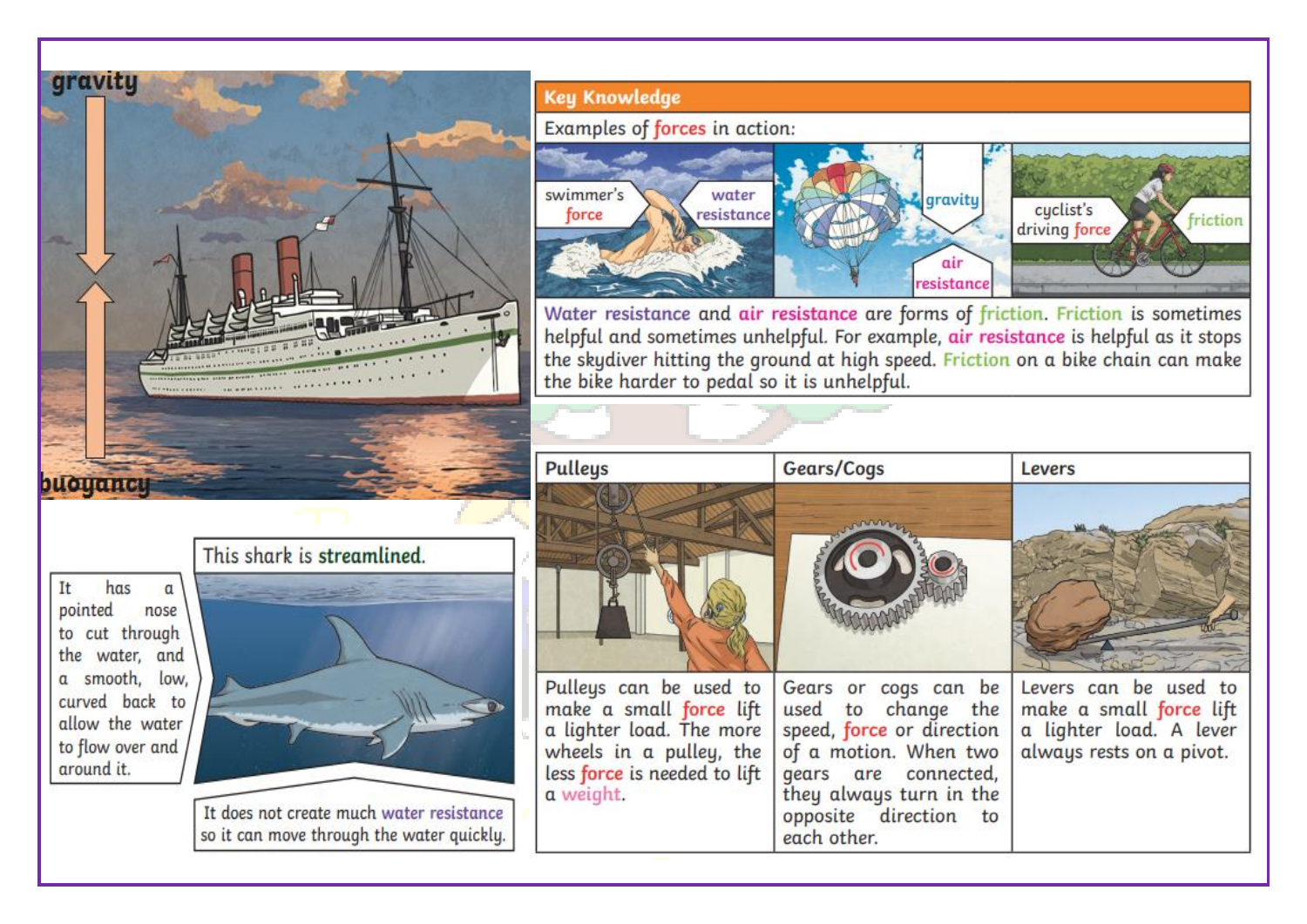## My Knowledge Builder

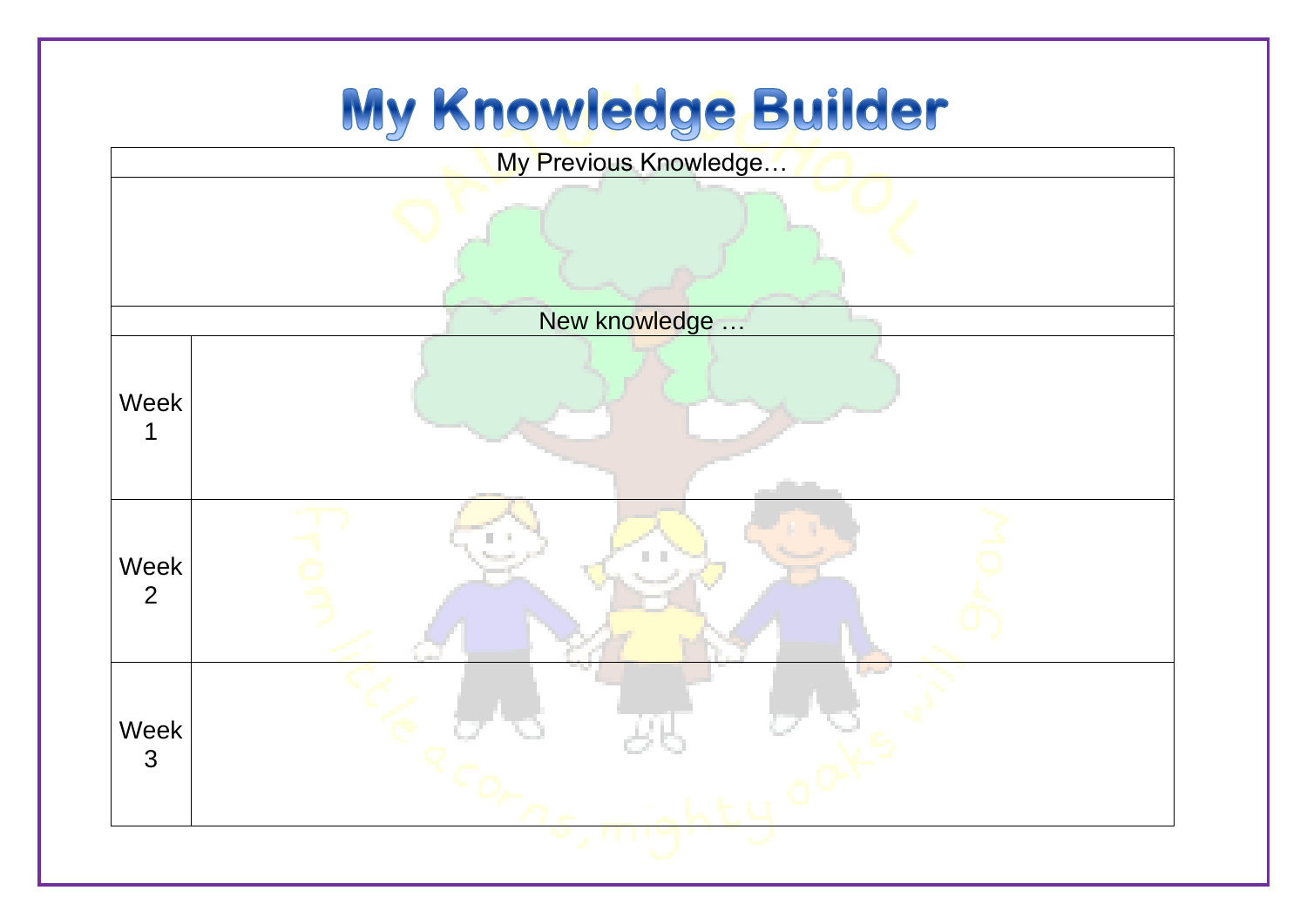